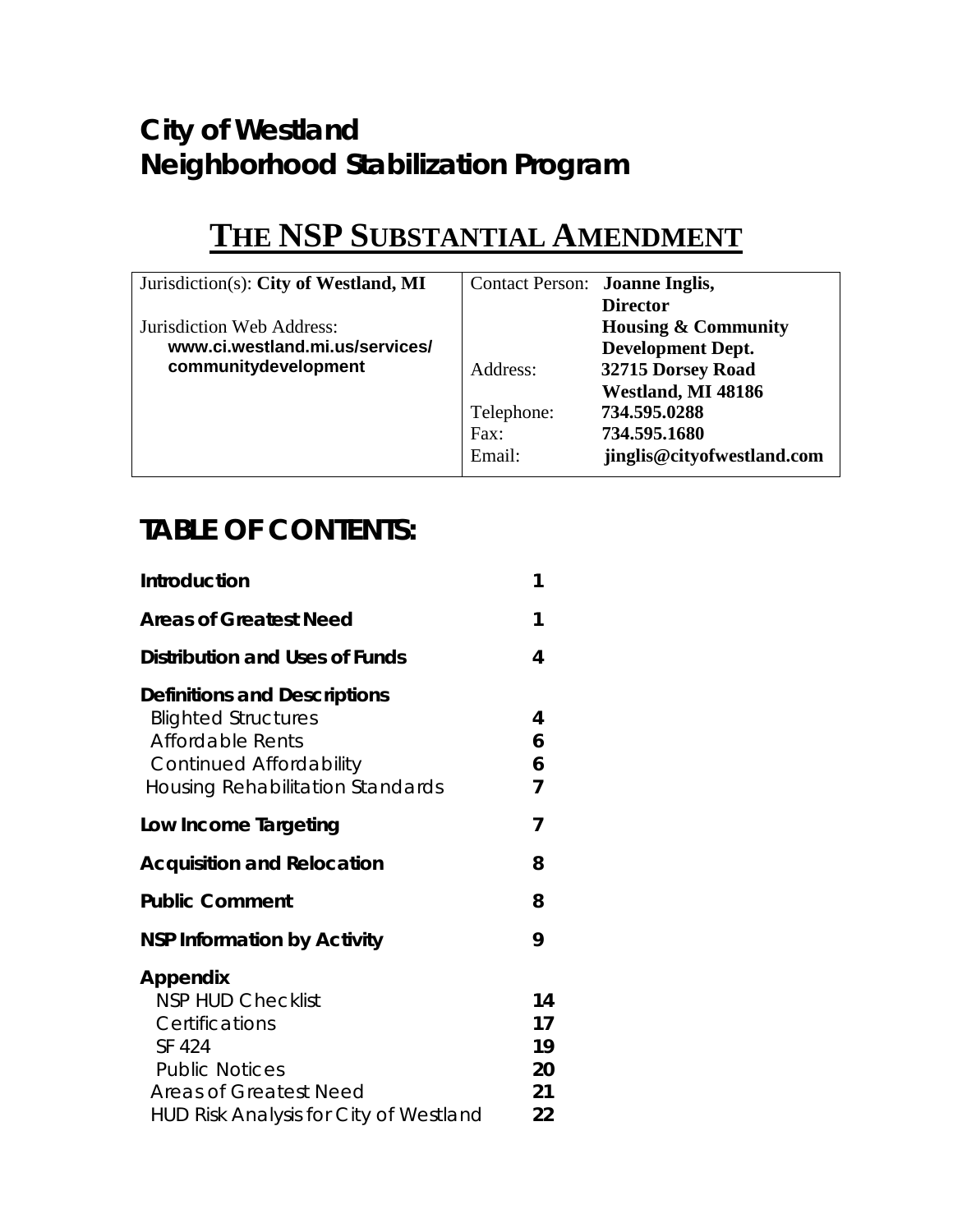#### *INTRODUCTION*

The Housing and Economic Recovery Act (HERA) of 2008 appropriates \$3.92 billion of grant funds under the Neighborhood Stabilization Program (NSP) for states and local governments to address the nation's severe housing crisis. These funds are distributed as a substantial amendment to the 2008-09 Community Development Block Grant (CDBG) annual allocation. The U.S. Department of Housing and Urban Development (HUD) has targeted funding to areas with the greatest need based on the extent of foreclosures, subprime mortgages, and mortgage delinquencies and defaults.

The City of Westland has been allocated \$2,061,722 in NSP funds for use in neighborhoods with the highest risk factor, based on the above factors. According to Title III Section (c) 3 of HERA, NSP grantees may use funding to acquire and redevelop foreclosed properties that might otherwise become sources of abandonment and blight. The City of Westland proposes to use the NSP funds under the following eligible uses:

- Buying foreclosed homes,
- Buying vacant land and property,
- Demolishing or rehabilitating abandoned properties,
- Constructing new homes for homeownership opportunities, and
- Offering down payment and closing cost assistance to moderate income home buyers

All funds must be obligated for use on a specific project within 18 months of receipt.

### *AREAS OF GREATEST NEED*

The City of Westland's areas of greatest need, determined by the risk factors set forth by the HERA legislation and provided by HUD, are in the Norwayne neighborhood and the southeast and northeast corners of the City (see Attachment 1, Areas of Greatest Need).

The Neighborhood Stabilization Program has three specific targeting responsibilities for how funds may be used:

- 1. All funds must go towards programs that serve individuals and families whose income does not exceed 120 percent of area median income;
- 2. At least 25 percent of the funds must be used for the purchase and redevelopment of abandoned or foreclosed homes or residential properties that will be used to house individuals and families whose incomes are less than 50 percent of area median income;
- 3. Jurisdictions that receive NSP funds must give priority to the areas of greatest need, based on the criteria described above.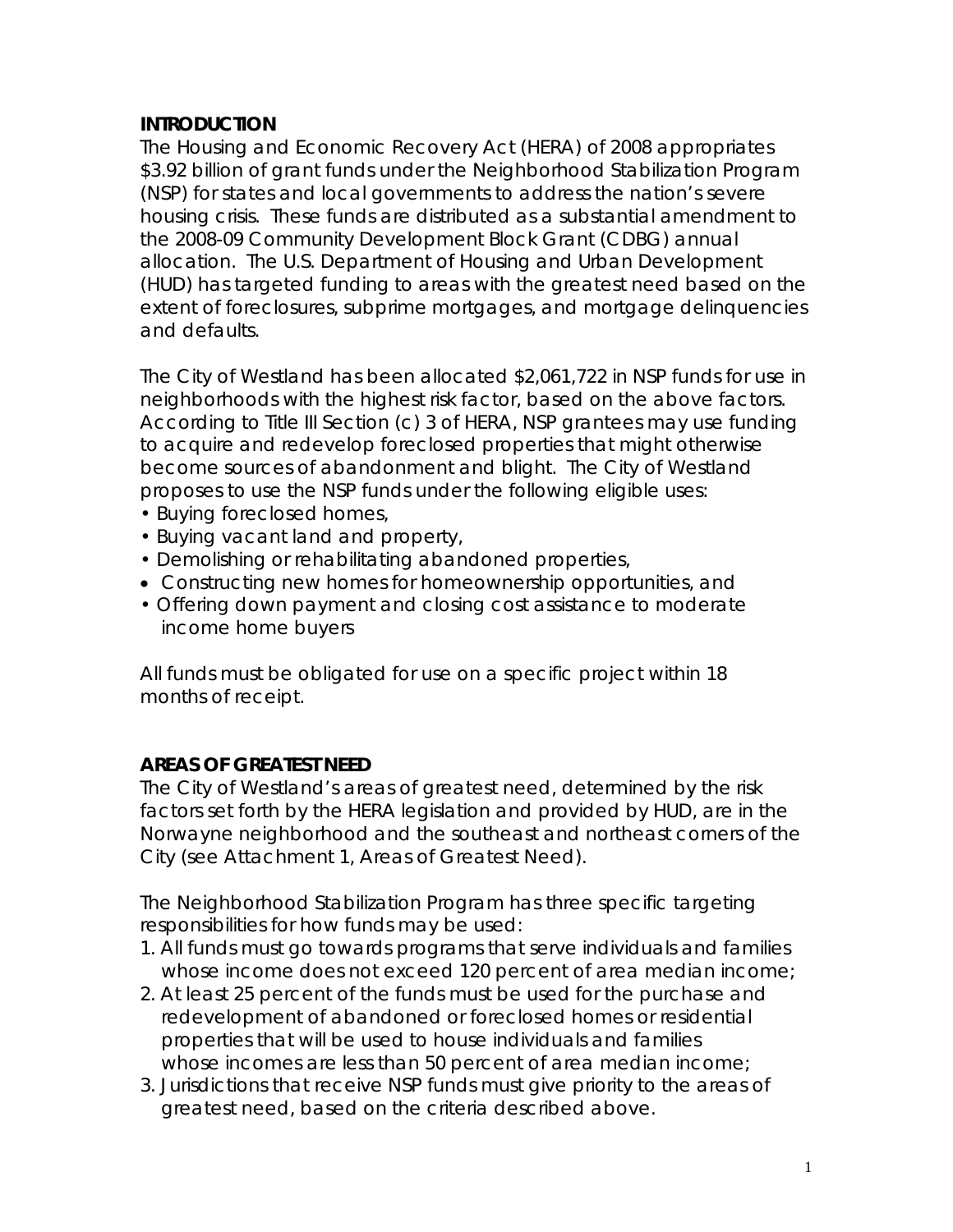Through data provided by HUD, the City of Westland Assessor's Office and the City of Westland Building Department, the City of Westland has developed a determination of high priority areas.

#### **High Cost Loans**

The City utilized Home Mortgage Disclosure Act (HMDA) data provided by HUD to determine areas that contained the highest percentage of homes financed by a subprime mortgage loan or "high cost loan". The data identifies the percent of conventional loans made between 2004 and 2006 from Home Mortgage Disclosure Act data where the rate spread is three percentage points above the Treasury security of comparable maturity. The data is calculated at Census Tract level.

#### **18 Month Foreclosure Rate**

Data provided by HUD and the Assessor's Office allows the City to identify areas with a high percentage of foreclosures. The HUD model estimated count of foreclosure starts over 18 months through June 2008 and is divided by estimated number of mortgages times 100. This data was calculated at Census Tract level.

### **Foreclosed Properties**

Research completed by the City's Assessor's Office identified addresses as foreclosed homes. There are over 150 foreclosed properties in the areas of greatest need.

#### **Foreclosure and Abandonment Risk Score**

Data provided by HUD provides a score for each Census Block Group from 1 to 10, where 1 indicates that HUD data suggests a very low risk and a 10 suggests a very high risk for foreclosure and abandonment. Using HUD's Foreclosure and Abandonment Risk Scoring System, the City identified the areas of greatest need that will likely face a significant rise in the rate of home foreclosures. This information is presented in Attachment 1, Areas of Greatest Need. As can be seen in the Areas of Greatest Need map, the City of Westland is at the highest risk of foreclosure in the Norwayne neighborhood and the southeast and northeast corners of the City. According to HUD data, these areas contain a risk factor of 10.

#### **Vacant and Abandoned Structures Surveys**

The City of Westland Building Department conducted street surveys in the areas of highest risk and identified vacant/abandoned structures by address. This list includes both residential and commercial buildings. Nearly 65 vacant structures were identified in the areas of highest risk.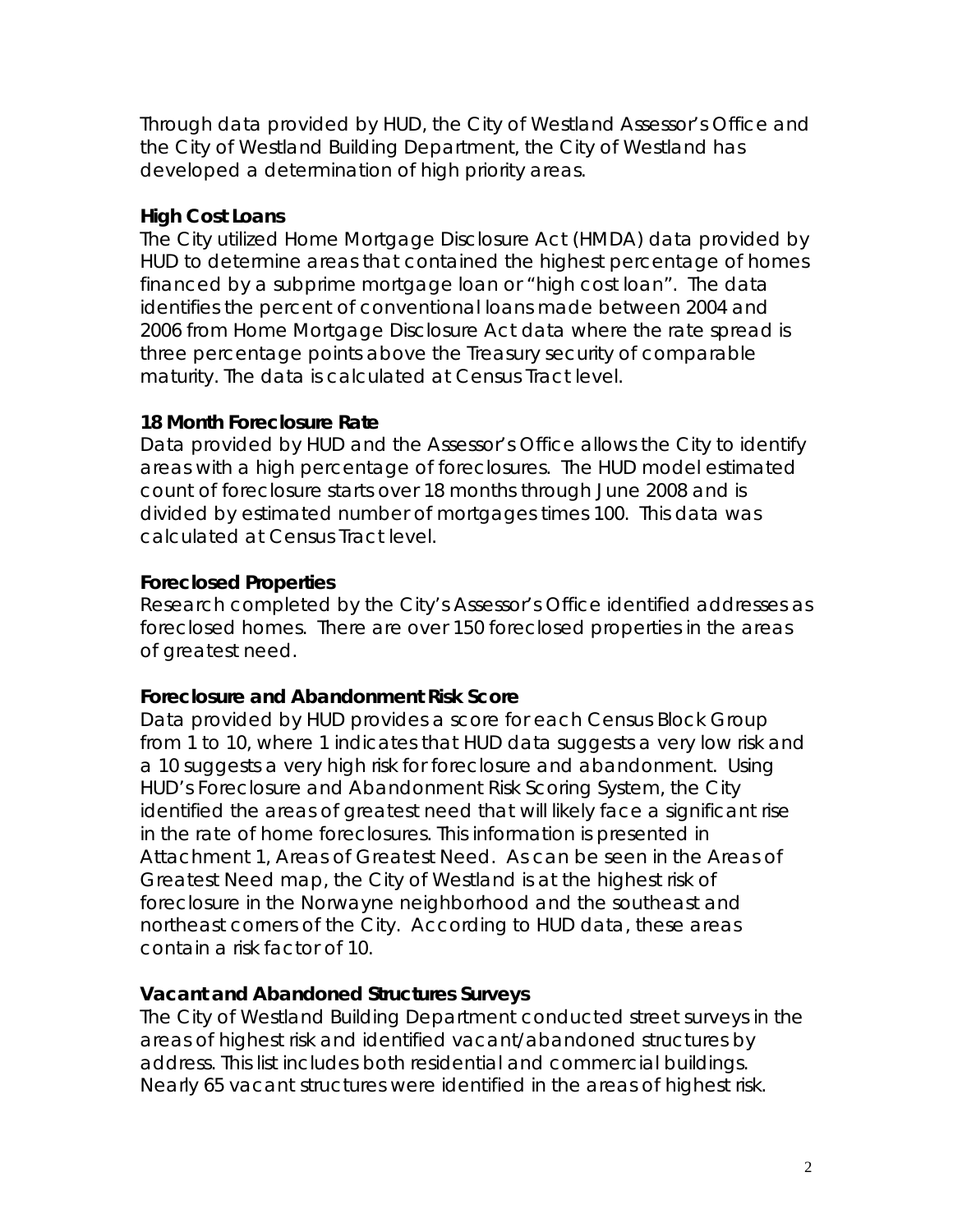#### **Areas of Greatest Need Determination**

All of the above indicators show that the City of Westland's areas of greatest need include the Norwayne neighborhood and the southeast and northeast corners of the City. Although the risk assessment determined other areas of the City to have a risk factor of 9, the City of Westland proposes to use all of the NSP funds in the areas of highest risk.

The NSP program encourages grantees to allocate funding in such a way as to have the greatest impact. The City of Westland has determined that, in order to meet this goal, the majority of NSP funds will be allocated to the Norwayne neighborhood, bordered by Grand Traverse on the south, Merriman Road on the east, Palmer Road on the north and Wildwood on the west.

The Norwayne subdivision is one of the oldest areas of our city, having existed for over 65 years. The area was built immediately after World War II to provide temporary housing for returning soldiers who worked in nearby factories. Presently, Norwayne is an area that has long been neglected and includes substandard multi-unit duplexes and four-plexes in various degrees of disarray. This has contributed to the City spending a disproportionate amount of city resources in Norwayne in an effort to elevate the standard of living. Income levels fall within the CDBG eligible category of 80 percent or below of area median income. The NSP Program is a demonstration of the continual effort by the City to revitalize this area from the ground up. The City will use NSP funds to demolish vacant structures that are beyond repair and replace them with affordable homeownership opportunities for families with incomes at or below 120 percent of area median income. Increasing the level of homeownership will help to stabilize the neighborhood. The City will also use NSP funds to rehabilitate structures that do not require demolition to provide affordable rental opportunities for families with incomes at or below 50 percent of area median income. Increasing the amount of renovated, affordable rental housing will also help to stabilize the neighborhood.

All of the NSP activities described in this section will be used in all of the areas of greatest risk; however, the main emphasis will be in the Norwayne neighborhood. Specifically, these activities include:

- 1. Demolition of blighted structures;
- 2. Acquisition of land for new construction;
- 3. Rehabilitation and redevelopment of rental structures; and
- 4. Financing mechanisms for down payment/closing cost assistance.

All individual properties will be purchased at a minimum of 5 percent less than the appraised value. Properties within a portfolio will be purchased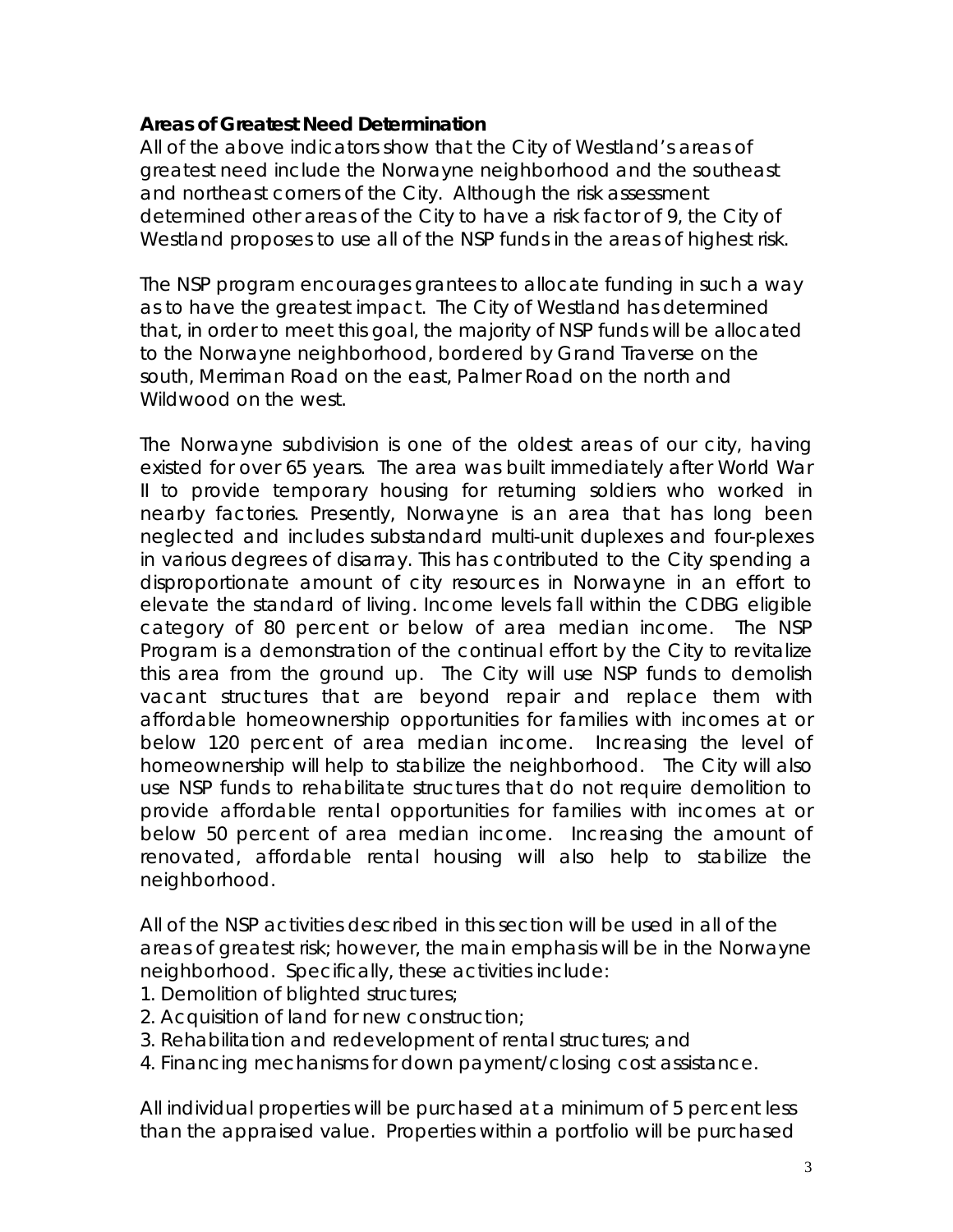at an average discount of 15 percent. The City will attempt to acquire properties for little or no cost where possible. Appraisals shall be consistent with the appraisal requirements of the Uniform Relocation Act.

#### *DISTRIBUTION AND USES OF FUNDS*

#### **NSP Program Allocation Table**

| <b>Activity</b>                             | <b>Total Funds</b> | <b>Performance Measure</b> |
|---------------------------------------------|--------------------|----------------------------|
| Demolition of Blighted<br><b>Structures</b> | \$200,000          | 40                         |
| Acquisition                                 | \$600,000          | 60                         |
| Rehabilitation/Redevelopment                | \$961,000          | 60                         |
| Homebuyer Assistance                        | \$100,000          | 20                         |
| Planning & Administration                   | \$200,722          | N/A                        |
| <b>TOTAL</b>                                | \$2,061,722        |                            |

**Note:** City of Westland will allocate \$515,430 (25 percent of NSP Program grant) to families with incomes at or below 50 percent of area median income.

The City of Westland's distribution and use of the NSP Program funds will meet the requirements of Section 2301(c)(2) of HERA by administering projects to the areas of greatest need, as described above.

#### *DEFINITIONS AND DESCRIPTIONS*

#### **~ Dangerous Buildings/Blighted Structures**

As defined in the HERA Federal Register Notice, Vol. 73, No. 194 (II) (A), a blighted structure is generally described as follows: "A structure is blighted when it exhibits objectively determinable signs of deterioration sufficient to constitute a threat to human health,

safety, and public welfare."

It has been determined by HUD that the Federal Register definition be used as a base in which a Grantee should further define a blighted structure for the purposes of implementing the clearance of such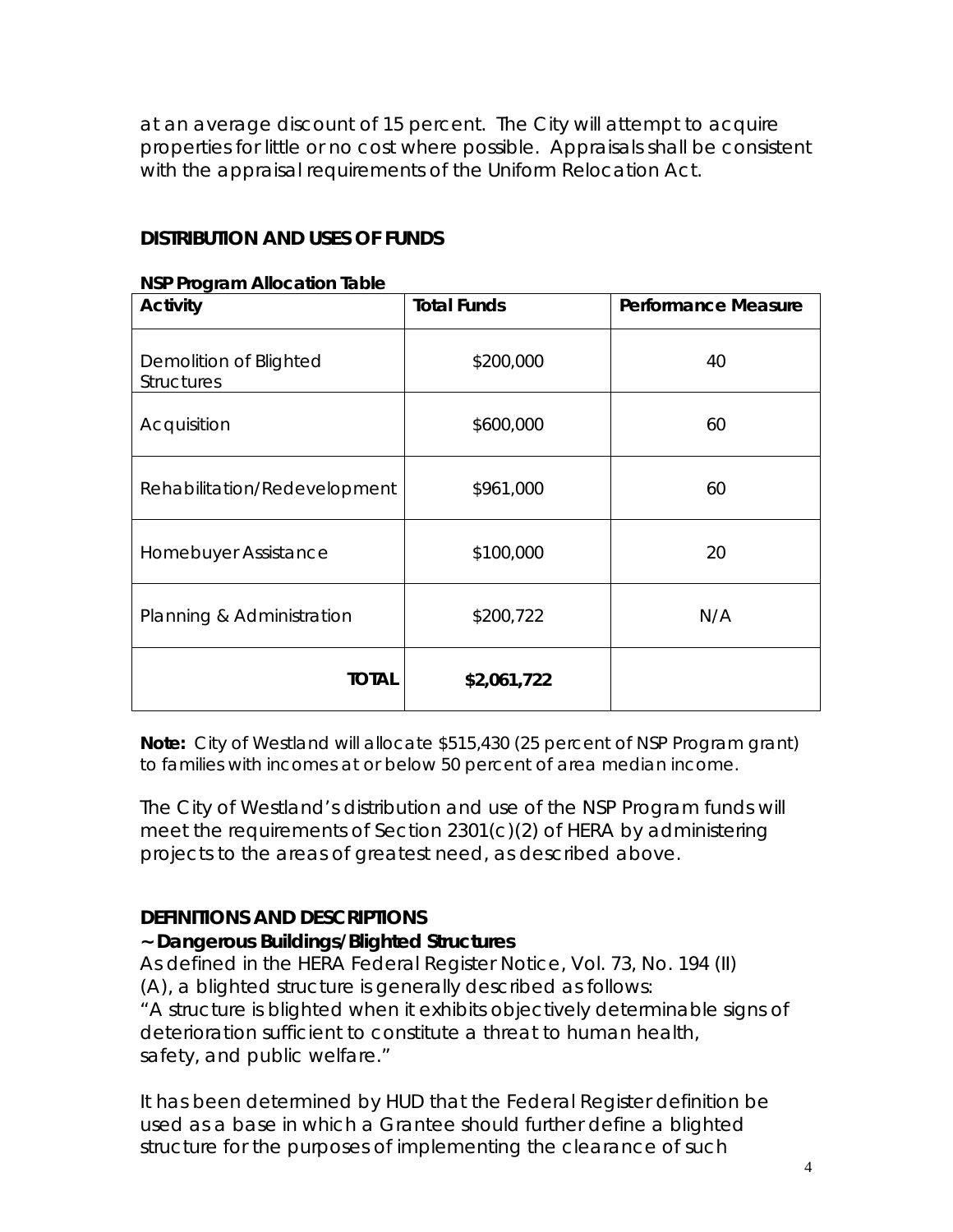structures through the NSP Program. The City of Westland defines a blighted or dangerous structure in the 2006 International Property Maintenance Code and Ordinance #191-b-8, Sec. 22-458. Causes of blight or blighting factors are defined as:

#### **2006 International Property Maintenance Code®**

## **SECTION 108**

#### **UNSAFE STRUCTURES AND EQUIPMENT**

**108.1 General.** When a structure or equipment is found by the code official to be unsafe, or when a structure is found unfit for human occupancy, or is found unlawful, such structure shall be condemned pursuant to the provisions of this code.

**108.1.1 Unsafe structures.** An unsafe structure is one that is found to be dangerous to the life, health, property or safety of the public or the occupants of the structure by not providing minimum safeguards to protect or warn occupants in the event of fire, or because such structure contains unsafe equipment or is so damaged, decayed, dilapidated, structurally unsafe or of such faulty construction or unstable foundation, that partial or complete collapse is possible.

**108.1.3 Structure unfit for human occupancy.** A structure is unfit for human occupancy whenever the code official finds that such structure is unsafe, unlawful or, because of the degree to which the structure is in disrepair or lacks maintenance, is unsanitary, vermin or rat infested, contains filth and contamination, or lacks ventilation, illumination, sanitary or heating facilities or other essential equipment required by this code, or because the location of the structure constitutes a hazard to the occupants of the structure or to the public.

### **City of Westland Ordinance #191-b-8**

Sec. 22-458. Causes of blight or blighting factors.

It is hereby determined that the following uses, structures, conditions and activities are causes of blight, or blighting factors, which, if allowed to exist, will tend to result in blighting and undesirable neighborhoods, and which if alleviated or remedied will tend to rehabilitate already blighted areas. No person shall maintain or permit to be maintained any of these causes of blight or blighting upon any premises in the city owned, leased, rented or occupied by any such person:

(4) In any area, the existence of any structure or part of a structure which because of fire, wind or other natural disaster, or physical deterioration, is no longer habitable as a dwelling, nor useful for any other purpose for which it may have been intended;

(5) In any area, the existence of any vacant dwelling, commercial building, garage or other outbuilding, unless the same are kept securely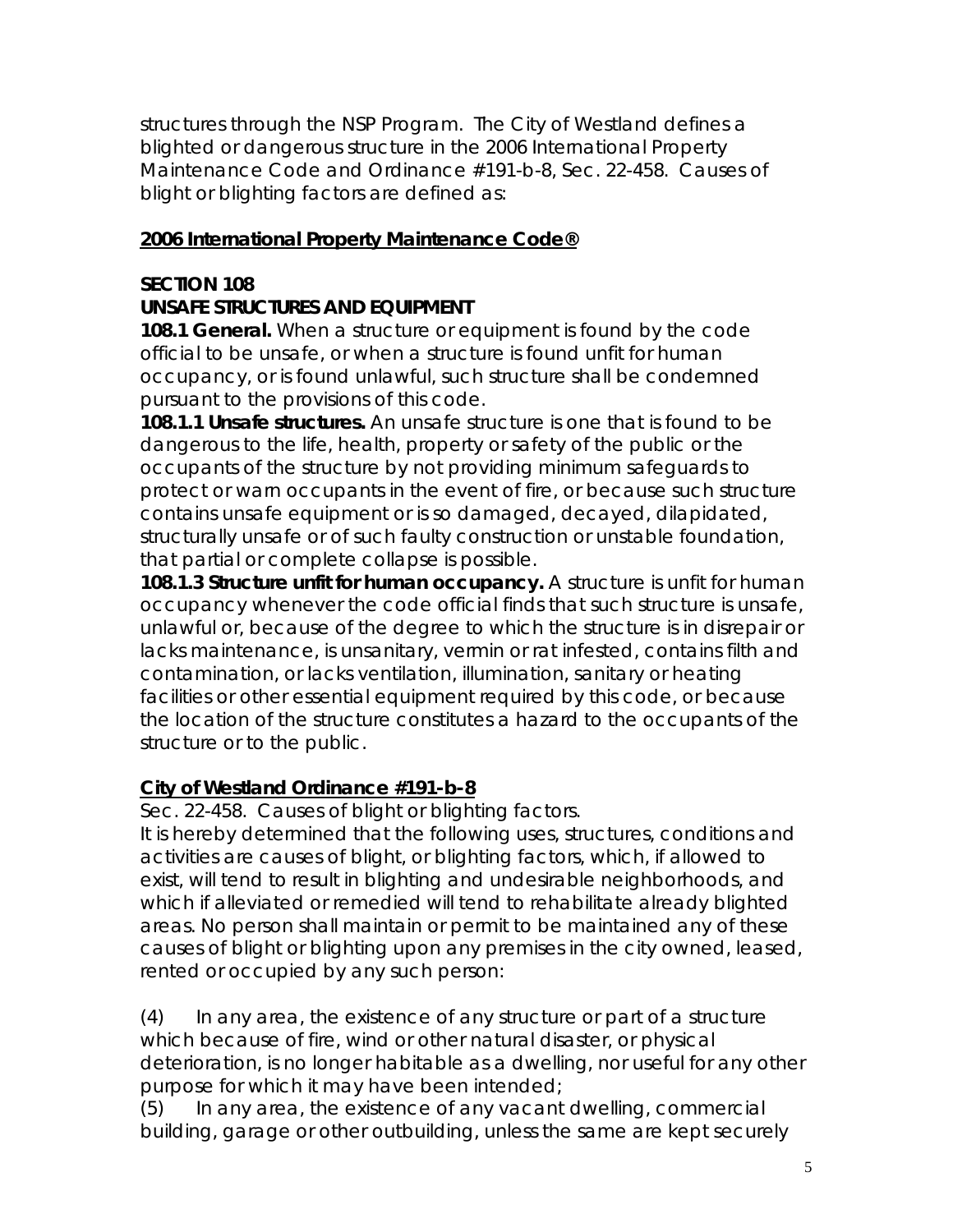locked, with windows kept glazed or neatly boarded up, and otherwise protected to prevent entrance thereto by vandals or unauthorized members of the public; provided, however, that the existence of any vacant boarded-up building for a period in excess of six months shall be deemed to be a cause of blight or a blighting factor;

(6) In any area, the existence of any partially completed structure, unless such structure is in the course of construction in accordance with a valid and subsisting building permit issued by the city, and unless such construction is completed within a reasonable time.

#### **~ Affordable Rents**

City of Westland is committed to supplying affordable rental units to City of Westland residents. The City currently administers the HOME Rental Rehabilitation Program. Rents for this program are equal to the Fair Market Rent (FMR) for the Detroit-Warren-Livonia MSA. Housing that is rehabilitated for rental purposes using NSP funds will use the same affordable rents as the existing program. The following table shows the FMRs by unit size.

| TT 2009 Fall Market Refit by Begroom Size |                       |       |          |           |           |  |
|-------------------------------------------|-----------------------|-------|----------|-----------|-----------|--|
|                                           | Efficiency   1Bedroom |       | 2Bedroom | 3 Bedroom | 4 Bedroom |  |
| FY 2009 FMR                               | \$594                 | \$676 | \$809    | \$968     | \$997     |  |

#### **FY 2009 Fair Market Rent by Bedroom Size**

### **~ Continued Affordability**

City of Westland currently administers the HOME Rental Rehabilitation Program. Current program provisions provide a matching grant of up to \$14,999 per unit in rehabilitation funds. Owners/developers must agree to rent to low income families and maintain affordable rents for a five year period following rehabilitation. Rehabilitation using NSP Program funds will require the same affordability period.

City of Westland currently administers the Homebuyers Assistance Program. Current program provisions provide \$5000 assistance for structures built prior to 2000 and \$10,000 assistance for structures built since 2000. The program requires a five year affordability period. If the home is sold or refinanced during the affordability period, the entire assistance must be repaid to the City. Homebuyer assistance using NSP funds will require the same affordability period.

NSP regulations require sale of properties developed or rehabilitated with NSP funds to be sold at or below the cost of acquisition plus development or rehabilitation. City of Westland will require a ten year affordability period for these sales. If the home is sold during the affordability period,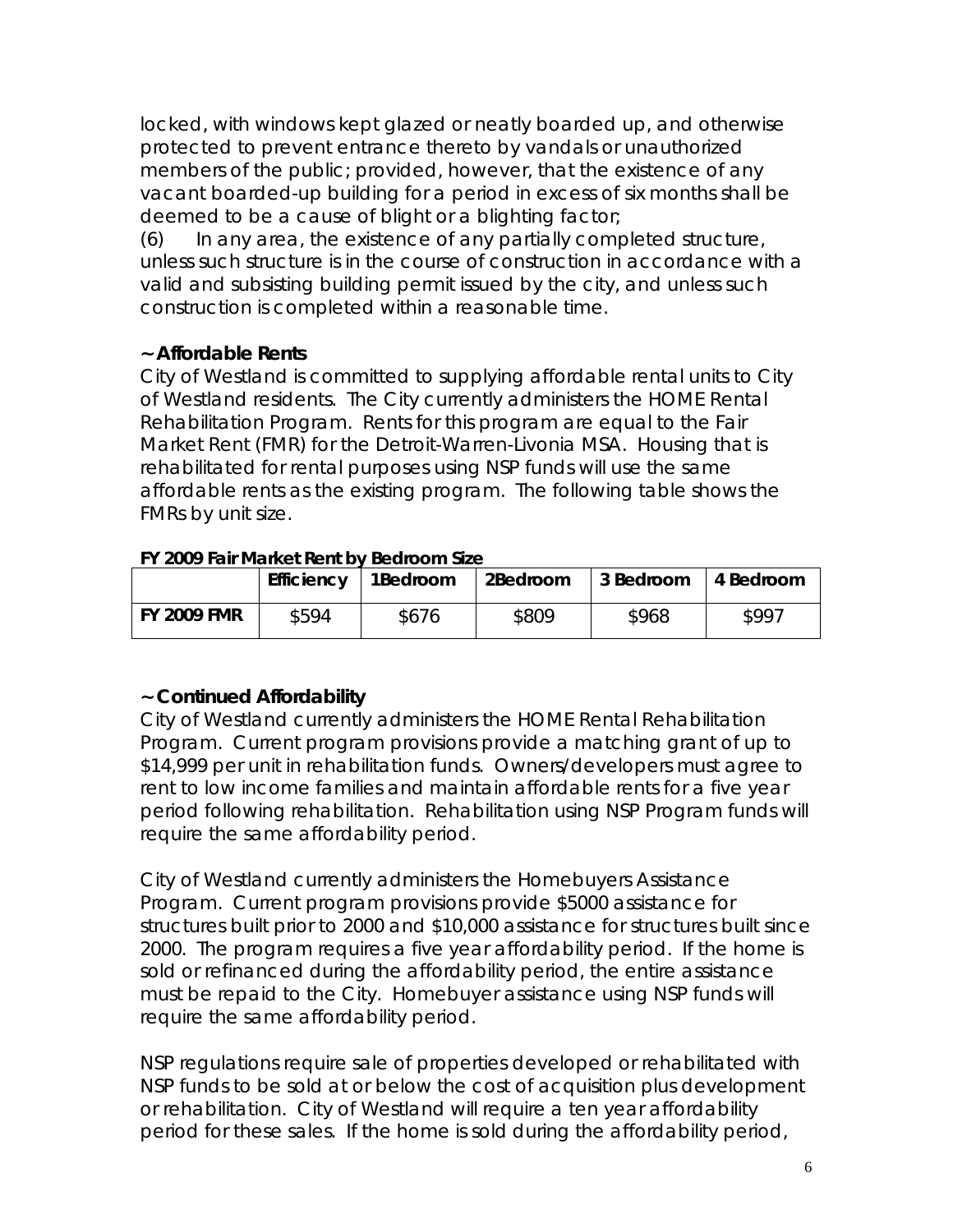1/10<sup>th</sup> for each year left in the affordability period must be repaid to the City. For example, if the house is sold in the fifth year of the affordability period, half of the original sale price would have to be paid back to the City. In addition, the house must be sold to a family with an income at or below 120 percent of area median income, based on HUD income limits during the entire affordability period.

#### **~ Housing Rehabilitation Standards**

City of Westland will use housing rehabilitation standards that were developed as a part of the City of Westland HOME Rental Rehabilitation Program. Rehabilitation of housing units will meet all current City of Westland and State of Michigan building codes. The City will address the lead based paint hazards that are found in all homes rehabilitated with the City's NSP funds. Further information regarding City of Westland HOME Rental Rehabilitation Program can be viewed in the Neighborhood Development Program Guidelines manual.

#### *LOW INCOME TARGETING*

The City of Westland will use HUD established income limits to ensure that families with very low, low, moderate, and middle incomes benefit from the NSP program. The income table below shows these income categories and limits.

The City of Westland will use at least \$515,430 (25% of the City's NSP allocation, as required) for the purchase and redevelopment of abandoned or foreclosed upon homes or residential properties for housing individuals or families whose incomes do not exceed 50 percent of area median income. Primarily, these funds will provide affordable rental opportunities.

| Income          |        |        | 3      | 4      | 5      | 6      |         | 8       |
|-----------------|--------|--------|--------|--------|--------|--------|---------|---------|
| Limit           | person | person | person | person | person | person | person  | person  |
| Category        |        |        |        |        |        |        |         |         |
| <b>Very Low</b> |        |        |        |        |        |        |         |         |
| (50%)           | 24,450 | 27,950 | 31,450 | 34,950 | 37,750 | 40,550 | 43,350  | 46,150  |
| Low             |        |        |        |        |        |        |         |         |
| (80%)           | 39,150 | 44,750 | 50,350 | 55,900 | 60,400 | 64,850 | 69,350  | 73,800  |
| <b>Middle</b>   |        |        |        |        |        |        |         |         |
| (120%)          | 58,725 | 67,125 | 75,525 | 83,850 | 90,600 | 97,275 | 104,025 | 110,700 |

#### **FY 2008 Income Limits** (Detroit-Warren-Livonia Metro FMY Area) Area Median Income: \$68,400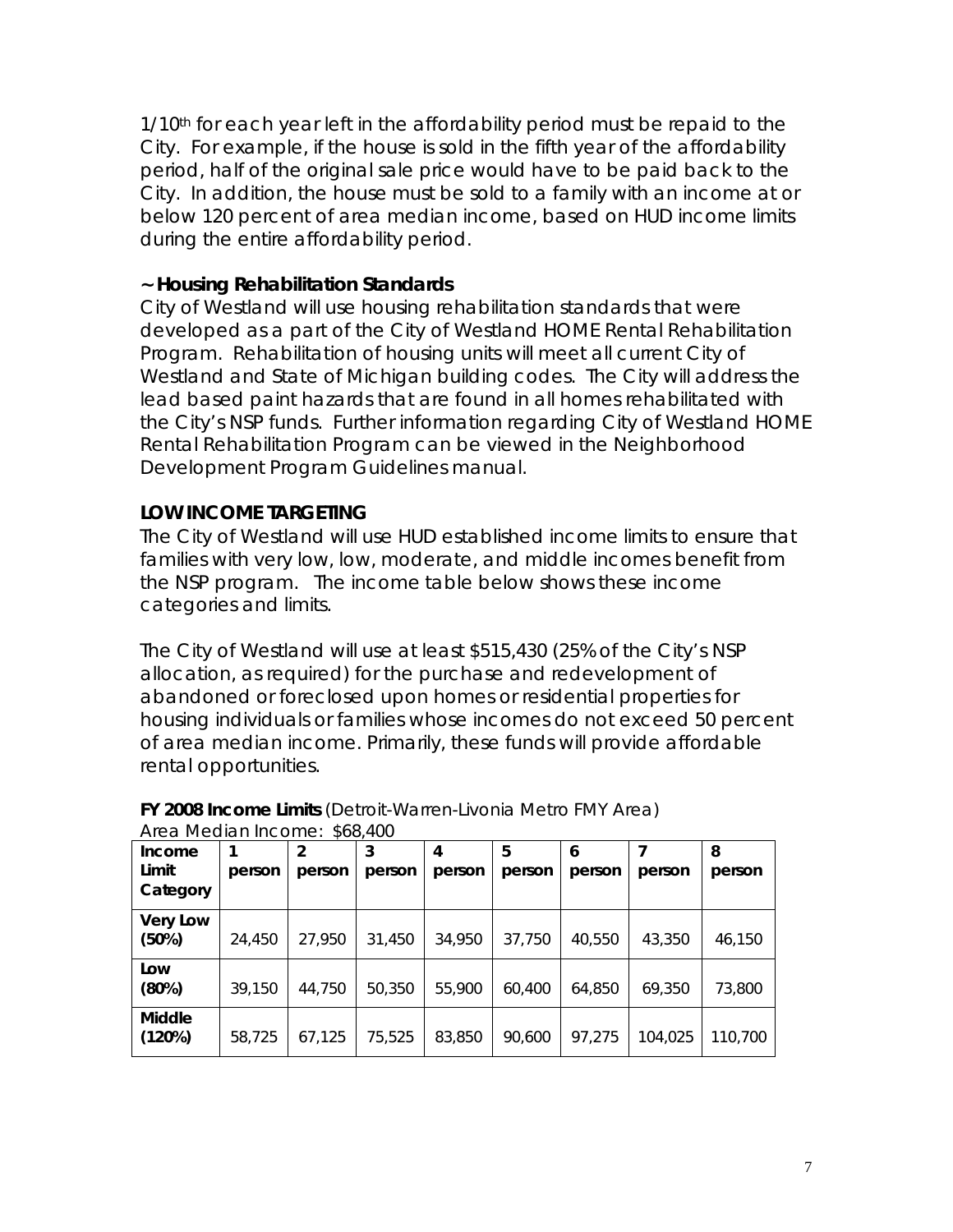#### *ACQUISITIONS AND RELOCATION*

The City does not anticipate funding any activities that will displace any resident or businesses as part of the NSP Program. If displacement does occur, the residents or businesses displaced would be entitled to compensation and/or assistance under applicable federal laws. Should the need for displacement ever arise, the City will officially notify the residents or businesses expected to be displaced as soon as practicable following approval of the activity. The notice will include a description of the proposed action, a discussion of how the resident or business owner might be affected, and information concerning their rights and benefits.

#### *PUBLIC COMMENT*

In accordance with the NSP Program requirements, the City of Westland invited public comment regarding the proposed fiscal year 2008-09 CDBG substantial amendment.

The NSP Program and proposed use of funds was discussed at the October 21, 2008 Westland Housing Commission meeting. The Westland City Council held a study session on November 3, 2008 and voted to approve the proposed substantial amendment at the following City Council meeting.

The proposed substantial amendment was published on the City of Westland website [\(www.ci.westland.mi.us/services/c](http://www.ci.westland.mi.us/services/)ommunitydevelopment) on November 7, 2008. The Mayor's Office issued a press release on November 14, 2008, which resulted in an article in the Westland Observer on November 16, 2008. The proposed substantial amendment was also published as a public notice in the November 20, 2008 Wayne/Westland Eagle and the November 23, 2008 Westland Observer.

The City of Westland will include any public comments that are received in the NSP Program substantial amendment. The public comment period will begin on November 7, 2008 and will end on December 1, 2008. Copies of the proposed substantial amendment will be available for viewing at the Department of Housing and Community Development. Copies of the substantial amendment will be made available upon request. All correspondence, records, written proposals and minutes of the public meetings will be retained at the Department of Housing and Community Development.

#### **Summary of Citizen Comments**

As of the submission date (November 26, 2008), no public comments have been received. Should any be received by December 1, 2008, they shall be presented to the City for review and consideration.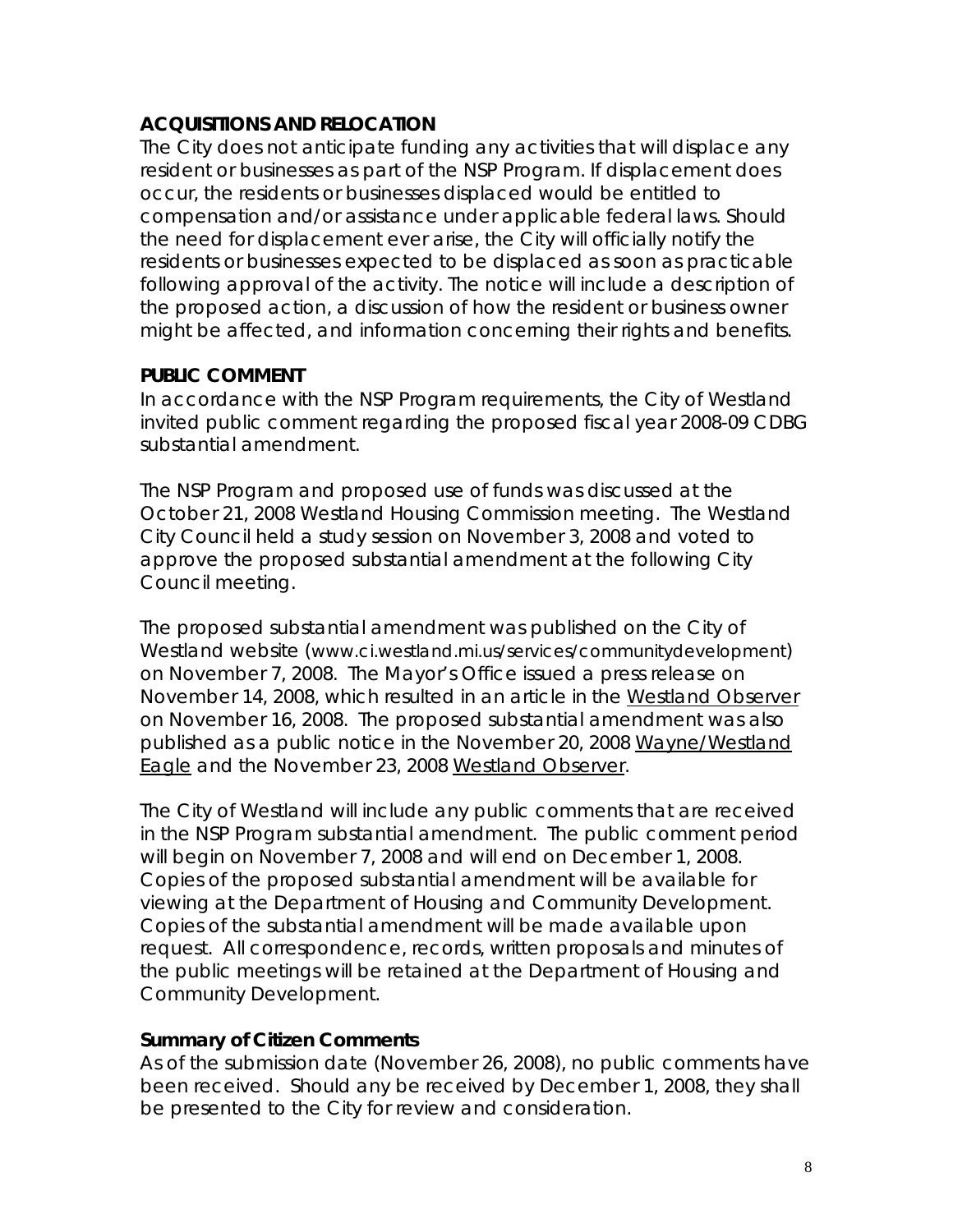## *NSP INFORMATION BY ACTIVITY*

## **Activity #1 - Demolition of Blighted/Dangerous Structures**

- 1. Activity Name:
- ~ Demolition of Blighted/Dangerous Structures
- 2. Activity Type: (Include NSP eligible use and CDBG eligible activity)
- ~ NSP HERA, 2301(c)(3)(D), Demolish blighted structures
- ~ CDBG 24 CFR 570.201
- 3. National Objective: (Must be a national objective benefiting low, moderate and middle income persons, as defined in the NSP Notice i.e., ≤ 120% of area median income).
- ~ Housing assistance with NSP funds will provide permanent housing to low, moderate and middle income persons. (24 CFR 570.208(c))
- 4. Activity Description:
- ~ Funding will be allocated for the demolition and clearance of blighted or dangerous structures as deemed by the City of Westland Dangerous Buildings Ordinance. In addition to demolition, this funding will be used for redevelopment of housing and/or public facilities, housing counseling services limited to the prospective purchaser or tenants of the developed properties and direct homeownership assistance.
- ~ Use of demolished parcels:
	- hold for future development;
	- sell to adjoining owner / combine lots into 1 taxable unit (for nonbuildable lots);
	- maintain as green space, to reduce density.
- 5. Location Description:
- ~ Norwayne neighborhood, southeast and northeast corners of the City. (Areas identified as "Areas of Greatest Need").
- 6. Performance Measures:
- ~ City of Westland hopes to demolish 40 blighted or dangerous structures.
- 7. Total Budget: **\$200,000**
- 8. Responsible Organization:
- ~ City of Westland, Department of Housing and Community Development 32715 Dorsey Road, Westland, MI 48186 Joanne Inglis, Director

Phone: 734.595.0288, Fax: 734.595.0826, email:

jinglis@cityofwestland.com.

9. Projected Start Date: Upon HUD signing of NSP Grant Agreement

10. Projected End Date: January 31, 2013

## **Activity #2 - Acquisition**

- 1. Activity Name:
- ~ Acquisition
- 2. Activity Type: ((Include NSP eligible use and CDBG eligible activity)
- ~ NSP HERA, 2301(c)(3)(B), acquisition/rehabilitation/rental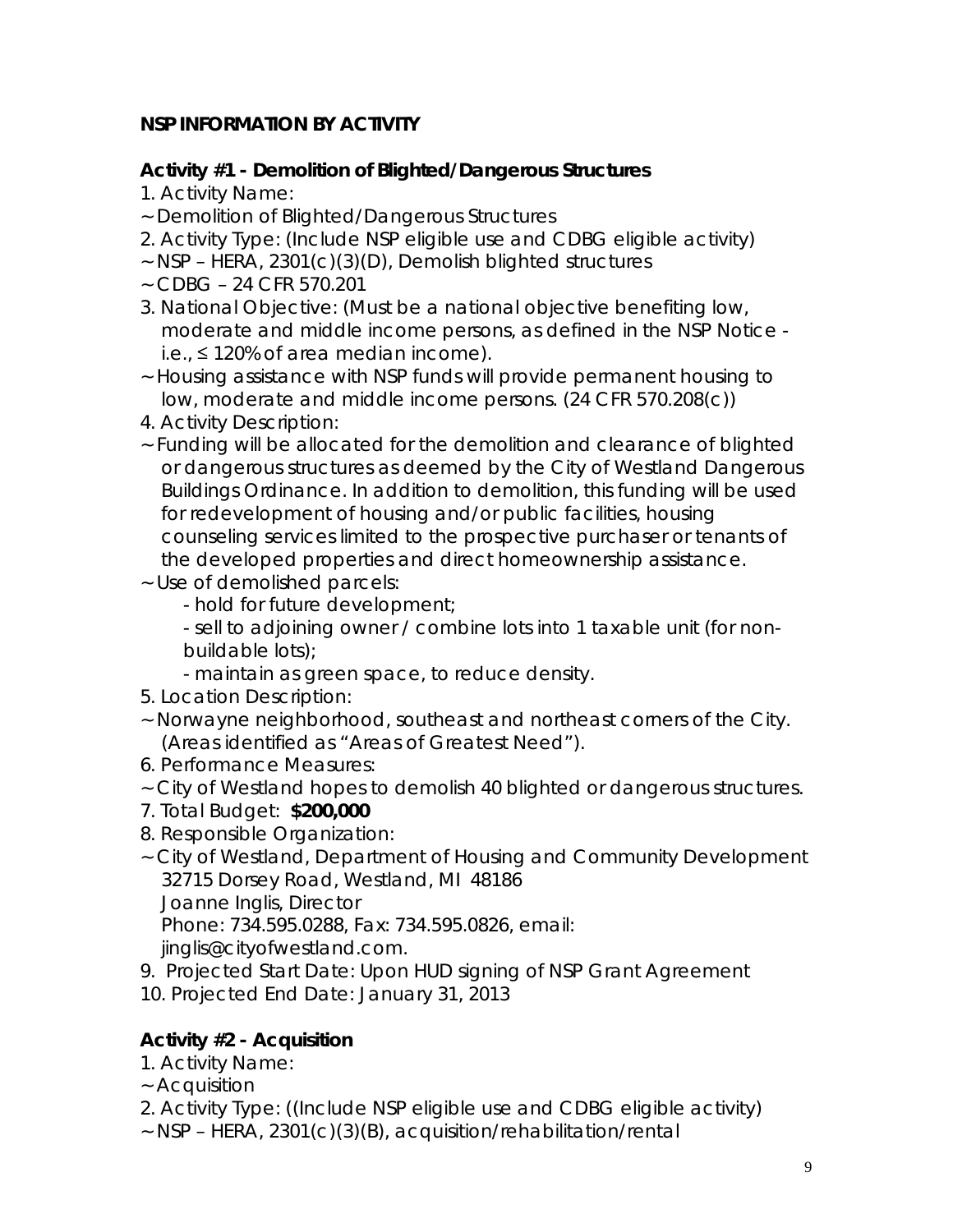- $\sim$  CDBG 24 CFR 570.201(a) acquisition, (b) disposition; 24 CFR 570.202, rehabilitation.
- 3. National Objective: (Must be a national objective benefiting low, moderate and middle income persons, as defined in the NSP Notice i.e., ≤ 120% of area median income).

~ Housing assistance with NSP funds will provide permanent housing to low, moderate and middle income persons. (24 CFR 570.208(c))

- 4. Activity Description:
- ~ Funding will be allocated to the acquisition of vacant or foreclosed properties. Properties to be demolished, rehabilitated or redeveloped depending on their location and condition.
- 5. Location Description:
- ~ Norwayne neighborhood, southeast and northeast corners of the City. (Areas identified as "Areas of Greatest Need").
- 6. Performance Measures:

~ City of Westland hopes to acquire 60 properties/structures with the initial NSP grant award.

- 7. Total Budget: **\$600,000**
- 8. Responsible Organization:
- ~ City of Westland, Department of Housing and Community Development 32715 Dorsey Road, Westland, MI 48186 Joanne Inglis, Director Phone: 734.595.0288, Fax: 734.595.0826, email:

jinglis@cityofwestland.com.

- 9. Projected Start Date: Upon HUD signing of NSP Grant Agreement
- 10. Projected End Date: January 31, 2013
- 11. Specific Activity Requirement

~ Discount Rate: City of Westland will use a discount rate of at least 5 percent less than the appraised value for individual properties and an average discount rate of 15 percent for properties within a portfolio.

#### **Activity #3 – Rehabilitation and Redevelop Demolished or Vacant Properties**

- 1. Activity Name:
- ~ Rehabilitation and Redevelop Demolished or Vacant Properties
- 2. Activity Type: (include NSP eligible use and CDBG eligible activity)
- ~ NSP HERA, 2301(c)(3)(D), Demolish blighted structures; HERA, 2301(c)(3)(E), redevelop demolished or vacant properties, HERA, 2301(c) (3)(B), acquisition/rehabilitation/rental
- ~ CDBG 24 CFR 570.201; 24 CFR 570.204; 24 CFR 570.202, rehabilitation.
- 3. National Objective: (Must be a national objective benefiting low, moderate and middle income persons, as defined in the NSP Notice i.e., ≤ 120% of area median income).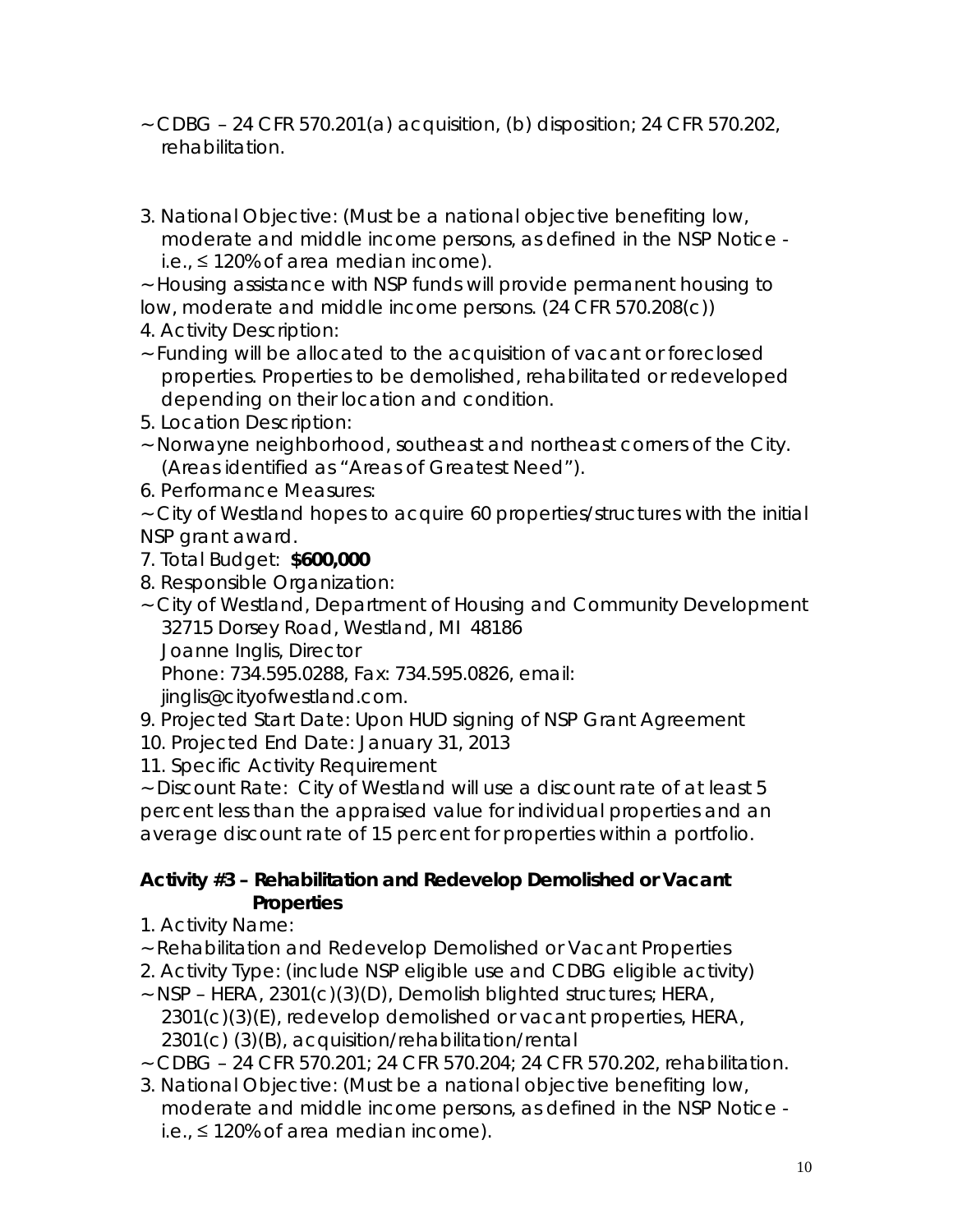- ~ Housing assistance with NSP funds will provide permanent housing to low, moderate and middle income persons. (24CFR 570.208(c))
- 4. Activity Description:
- ~ Funding will be allocated for the redevelopment and rehabilitation of foreclosed, vacant and/or demolished properties with the intent to sell or rent the properties to those that meet the income eligibility requirements. Rehabilitation activity will include affordable rental for families with incomes at or below 50% of area median income.
- 5. Location Description:
- ~ Norwayne neighborhood, southeast and northeast corners of the City. (areas identified as "Areas of Greatest Need").
- 6. Performance Measures:
- ~ City of Westland hopes to redevelop or rehabilitate 60 structures.
- 7. Total Budget: **\$961,000**
- 8. Responsible Organization:

~ City of Westland will solicit, through an application process, for non-profit and for-profit organizations and partners to participate in the

redevelopment and rehabilitation of vacant and/or foreclosed properties. City of Westland will be responsible for project oversight.

~ City of Westland, Department of Housing and Community Development 32715 Dorsey Road, Westland, MI 48186

Joanne Inglis, Director

Phone: 734.595.0288, Fax: 734.595.0826, email:

jinglis@cityofwestland.com.

9. Projected Start Date: Upon HUD signing of NSP Grant Agreement 10. Projected End Date: January 31, 2013

#### **Activity #4 - Financing Mechanisms for Purchase of Foreclosed Homes (Down Payment Assistance)**

- 1. Activity Name:
- ~ Financing Mechanisms for Purchase of Foreclosed Homes Down Payment Assistance
- 2. Activity Type: (include NSP eligible use and CDBG eligible activity)
- $\sim$  NSP HERA, 2301(c)(3)(A), financing mechanisms
- ~ CDBG 24 CFR 57.201(n), direct homeownership assistance, 24 CFR 570.206, as part of an activity delivery cost for an eligible activity
- 3. National Objective: (Must be a national objective benefiting low,
- moderate and middle income persons, as defined in the NSP Notice—i.e.,
- ≤ 120% of area median income).
- ~ Housing assistance with NSP funds will provide permanent housing to low, moderate and middle income persons. (24 CFR 570.208(c))
- 4. Activity Description: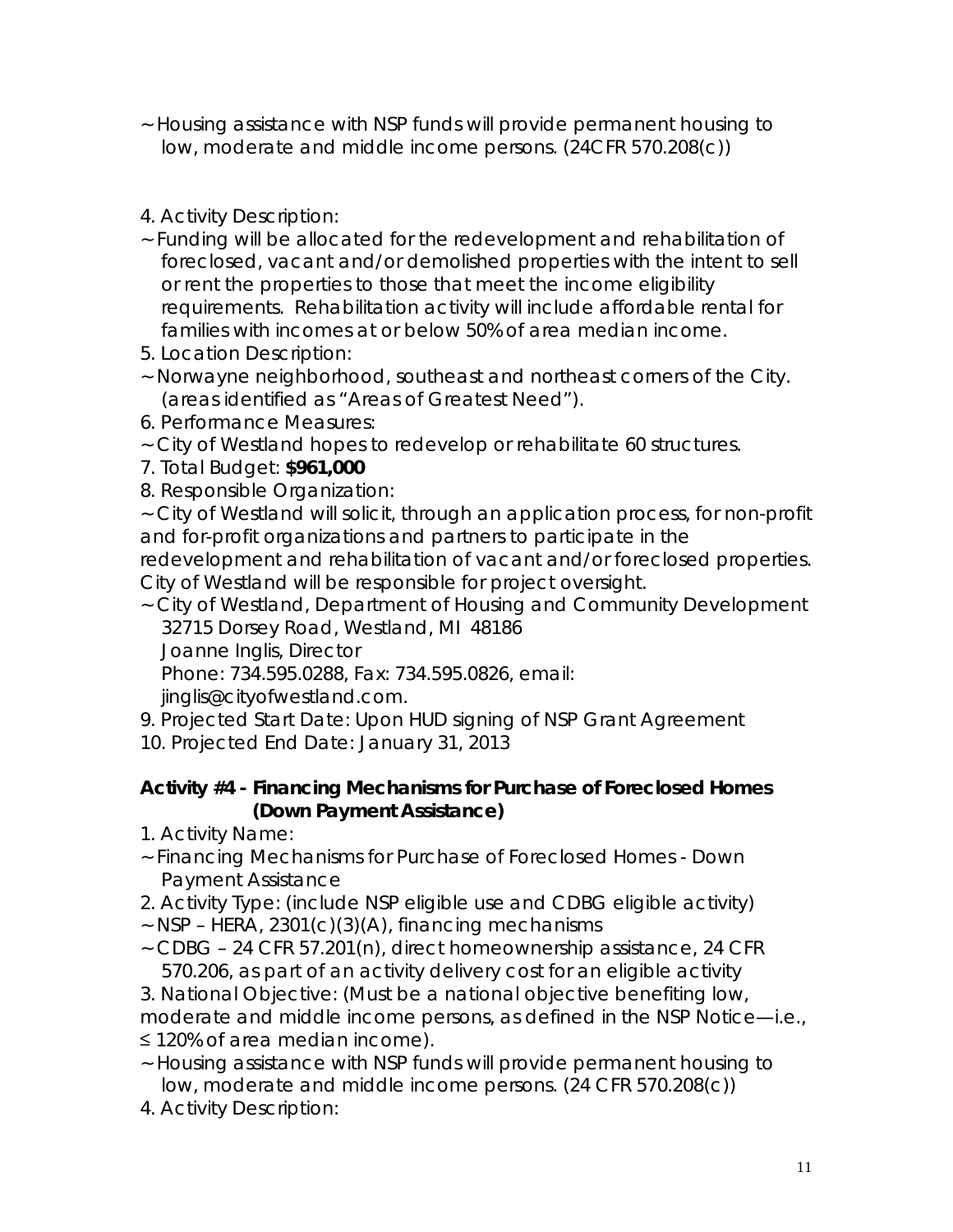- ~ Funding will be allocated to income eligible candidates for the purpose of down payment/closing cost assistance.
- 5. Location Description:
- ~ Norwayne neighborhood, southeast and northeast corners of the City. (Areas identified as "Areas of Greatest Need").
- 6. Performance Measures:
- ~ City of Westland hopes to assist 20 households.
- 7. Total Budget: **\$100,000**
- 8. Responsible Organization:
- ~ City of Westland, Department of Housing and Community Development 32715 Dorsey Road, Westland, MI 48186 Joanne Inglis, Director Phone: 734.595.0288, Fax: 734.595.0826, email: jinglis@cityofwestland.com.
- 9. Projected Start Date: Upon HUD signing of NSP Grant Agreement
- 10. Projected End Date: January 31, 2013

#### **Activity #5 – Planning and Administration**

- 1. Activity Name:
- ~ NSP Planning and Administration
- 2. Activity Type: (include NSP eligible use and CDBG eligible activity)
- ~ NSP and CDBG

24 CFR 570.205 and 206: An amount of up to 10 percent of an NSP grant and up to 10 percent of program income earned may be used for general administration and planning activities. 24 CFR 570.206: Activity delivery costs may be charged to the particular activity performed above and will not count as general administration and planning costs. 24 CFR 570.200(h): A grantee may incur pre-award costs necessary to develop the NSP Application and undertake other administrative and planning actions necessary to receive the NSP grant.

3. National Objective:

~Administration is exempt from meeting a national objective.

4. Activity Description:

~ This activity will provide the general administration and planning activities required to receive NSP funding and implement a successful NSP program, including preparation of the substantial amendment, required noticing, monitoring, financial reporting and other required administrative tasks.

- 5. Location Description:
- ~ Norwayne neighborhood, southeast and northeast corners of the City. (Areas identified as "Areas of Greatest Need").
- 6. Performance Measures:
- ~ City of Westland will complete necessary planning activities to receive NSP funds; 100% of NSP funds will be accurately administered.
- 7. Total Budget: **\$200,722** from initial NSP allocation.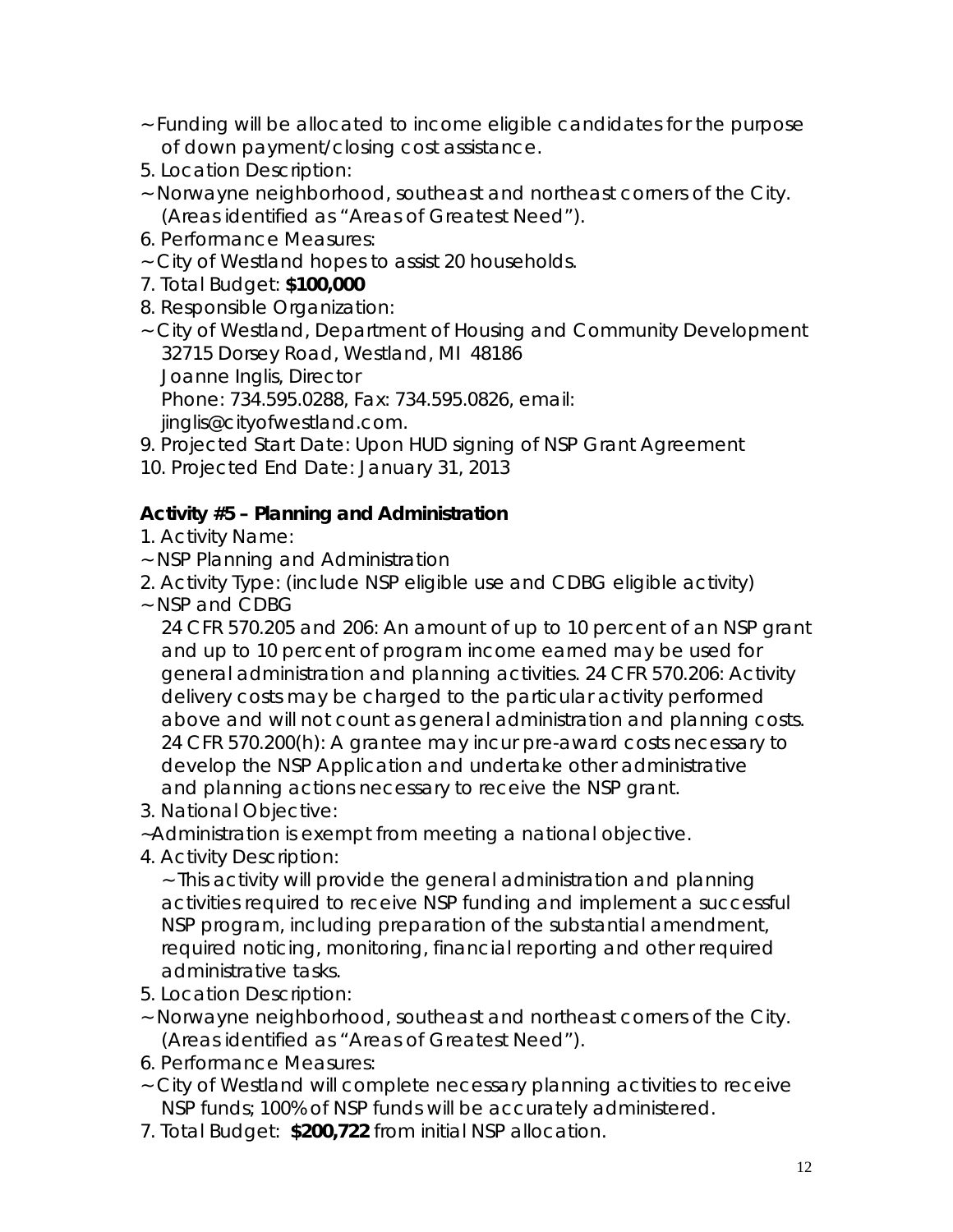- 8. Responsible Organization:
- ~ City of Westland, Department of Housing and Community Development 32715 Dorsey Road, Westland, MI 48186 Joanne Inglis, Director Phone: 734.595.0288, Fax: 734.595.0826, email: jinglis@cityofwestland.com.
- 9. Projected Start Date: September 29, 2008
- 10. Projected End Date: January 31, 2013

#### *Specific Activity Requirements for Housing Related Activities*

The duration or term of assistance, tenure of rental and homeownership beneficiaries and a description of continued affordability are included in *"Continued Affordability"* on Page 6.

## *APPENDIX*

- 1. Areas of Greatest Need
- 2. HUD Risk Analysis for City of Westland
- 3. Public Notices
- 4. Certifications
- 5. SF 424
- 6. NSP HUD Checklist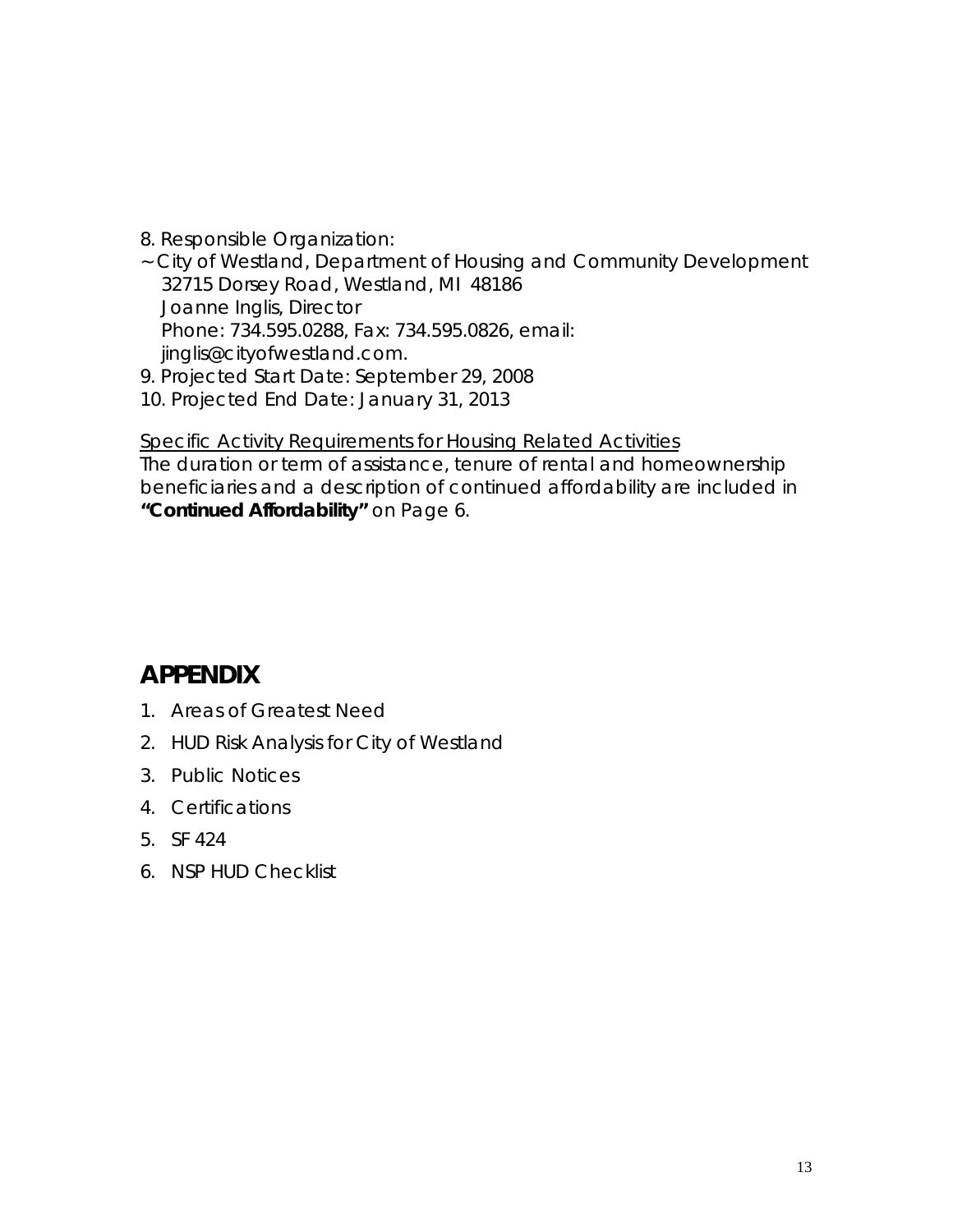# **NSP Substantial Amendment Checklist**

*For the purposes of expediting review, HUD asks that applicants submit the following checklist along with the NSP Substantial Amendment and SF-424.*

| <b>Contents of an NSP Action Plan Substantial Amendment</b> |                                |                                |  |  |
|-------------------------------------------------------------|--------------------------------|--------------------------------|--|--|
| Jurisdiction(s): City of Westland, MI                       | Contact Person: Joanne Inglis, |                                |  |  |
|                                                             |                                | <b>Director</b>                |  |  |
| Jurisdiction Web Address:                                   |                                | <b>Housing &amp; Community</b> |  |  |
| www.ci.westland.mi.us/services/                             |                                | <b>Development Dept.</b>       |  |  |
| communitydevelopment                                        | Address:                       | 32715 Dorsey Road              |  |  |
|                                                             |                                | Westland, MI 48186             |  |  |
|                                                             | Telephone:                     | 734.595.0288                   |  |  |
|                                                             | Fax:                           | 734.595.1680                   |  |  |
|                                                             | Email:                         | jinglis@cityofwestland.com     |  |  |

The elements in the substantial amendment required for the Neighborhood Stabilization Program are:

#### *A. AREAS OF GREATEST NEED*

Does the submission include summary needs data identifying the geographic areas of greatest need in the grantee's jurisdiction?

 $Yes \boxtimes No \text{ } No \text{ } \square$ . Verification found on page 1.

#### *B. DISTRIBUTION AND USES OF FUNDS*

Does the submission contain a narrative describing how the distribution and uses of the grantee's NSP funds will meet the requirements of Section  $2301(c)(2)$  of HERA that funds be distributed to the areas of greatest need, including those with the greatest percentage of home foreclosures, with the highest percentage of homes financed by a subprime mortgage related loan, and identified by the grantee as likely to face a significant rise in the rate of home foreclosures?

 $Yes \boxtimes No \text{\textcirc}$ . Verification found on page 4.

*Note*: The grantee's narrative must address the three stipulated need categories in the NSP statute, but the grantee may also consider other need categories.

#### *C. DEFINITIONS AND DESCRIPTIONS*

For the purposes of the NSP, do the narratives include:

- a definition of "blighted structure" in the context of state or local law,  $Yes \boxtimes No \text{ }$ . Verification found on page 4.
- a definition of "affordable rents,"  $Yes \times No \cap$ . Verification found on page 6.
- a description of how the grantee will ensure continued affordability for NSP assisted housing,

 $Yes \boxtimes No \text{\textcircled{}}$ . Verification found on page 6.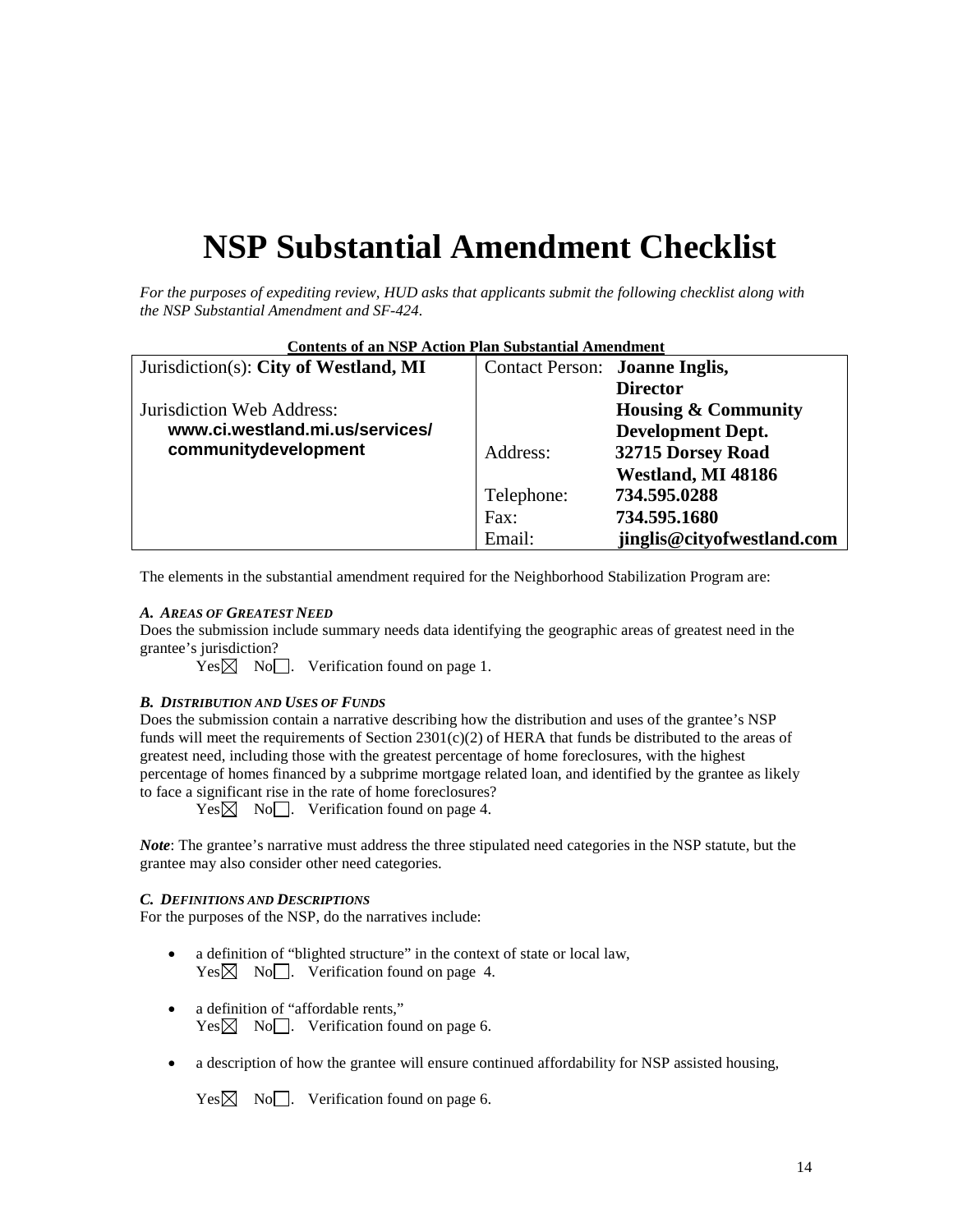• a description of housing rehabilitation standards that will apply to NSP assisted activities?

 $Yes \boxtimes No$  . Verification found on page 7.

#### *D. LOW INCOME TARGETING*

• Has the grantee described how it will meet the statutory requirement that at least 25% of funds must be used to purchase and redevelop abandoned or foreclosed upon homes or residential properties for housing individuals and families whose incomes do not exceed 50% of area median income?<br>Yes $\boxtimes$ 

 $No$ . Verification found on page 7.

• Has the grantee identified how the estimated amount of funds appropriated or otherwise made available will be used to purchase and redevelop abandoned or foreclosed upon homes or residential properties for housing individuals or families whose incomes do not exceed 50% of area median income?

 $Yes \boxtimes$  No  $\Box$ . Verification found on page 4. Amount budgeted  $=$  \$515,430.

#### *E. ACQUISITIONS & RELOCATION*

Does grantee plan to demolish or convert any low- and moderate-income dwelling units?  $Yes \Box$  No $\boxtimes$ . (If no, continue to next heading)

Verification found on page \_\_\_\_\_.

If so, does the substantial amendment include:

• The number of low- and moderate-income dwelling units—i.e.,  $\leq 80\%$  of area median income—reasonably expected to be demolished or converted as a direct result of NSP-assisted activities?

 $Yes \Box$  No  $\Box$ . Verification found on page  $\Box$ .

- The number of NSP affordable housing units made available to low-, moderate-, and middle-income households—i.e., <120% of area median income reasonably expected to be produced by activity and income level as provided for in DRGR, by each NSP activity providing such housing (including a proposed time schedule for commencement and completion)?  $Yes \Box \qquad No \Box.$  Verification found on page  $\Box$ .
- The number of dwelling units reasonably expected to be made available for households whose income does not exceed 50 percent of area median income?<br>  $Yes \Box \qquad No \Box$  Verification found on page  $No$ . Verification found on page \_\_\_\_\_.

#### *F. PUBLIC COMMENT PERIOD*

Was the proposed action plan amendment published via the grantee jurisdiction's usual methods and on the Internet for no less than 15 calendar days of public comment?

 $Yes \boxtimes$  No  $\Box$ . Verification found on pages 8, 20.

Is there a summary of citizen comments included in the final amendment?  $Yes \boxtimes$  No Verification found on page 8.

#### *G. INFORMATION BY ACTIVITY*

Does the submission contain information by activity describing how the grantee will use the funds, identifying:

- eligible use of funds under NSP,  $Yes \times No \rightarrow$ . Verification found on page 9 – 13.
- correlated eligible activity under CDBG,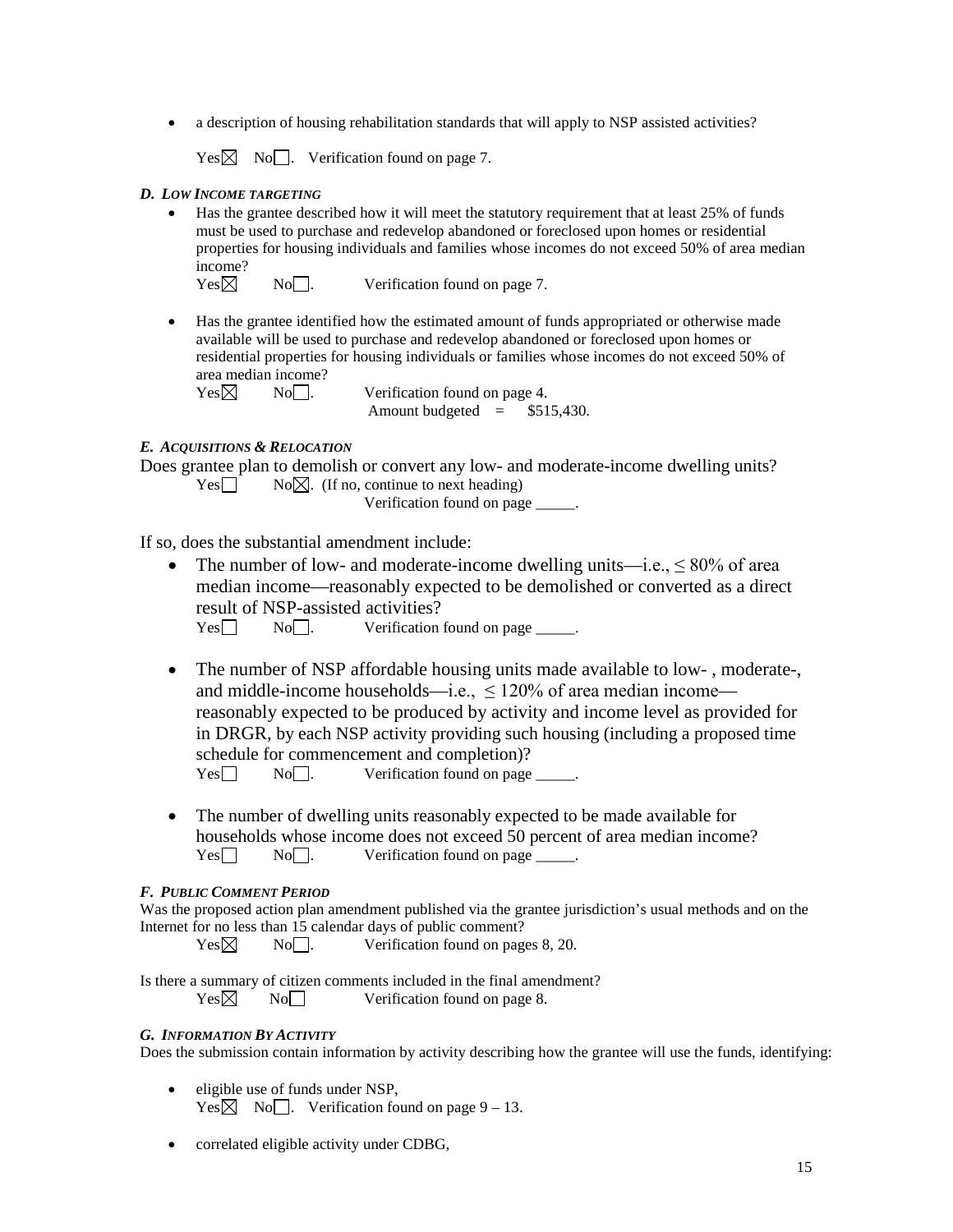|  |  | Yes $\boxtimes$ No $\Box$ . Verification found on page 9 – 13. |  |  |  |
|--|--|----------------------------------------------------------------|--|--|--|
|--|--|----------------------------------------------------------------|--|--|--|

- the areas of greatest need addressed by the activity or activities,  $Yes \times No \quad No \quad$ . Verification found on page 9 – 13.
- expected benefit to income-qualified persons or households or areas,  $Yes \boxtimes No \text{\textcirc}$ . Verification found on page 9 – 13.
- does the applicant indicate which activities will count toward the statutory requirement that at least 25% of funds must be used to purchase and redevelop abandoned or foreclosed upon homes or residential properties for housing individuals and families whose incomes do not exceed 50% of area median income?

 $Yes \boxtimes$  No  $\Box$ . Verification found on page 11.

- appropriate performance measures for the activity,  $Yes \overline{\boxtimes}$  No  $\overline{\square}$ . Verification found on page 9 – 13.
- amount of funds budgeted for the activity,  $Yes \boxtimes No \text{\textcirc}$ . Verification found on page 9 – 13.
- the name, location and contact information for the entity that will carry out the activity,  $Yes \boxtimes No \text{ } No \text{ } .$  Verification found on page 9 – 13.
- expected start and end dates of the activity?  $Yes \boxtimes No \text{\textcirc}$ . Verification found on page 9 – 13.
- If the activity includes acquisition of real property, the discount required for acquisition of foreclosed upon properties,  $Yes \boxtimes No \square$ . Verification found on page 10.
- If the activity provides financing, the range of interest rates (if any), Yes No . Verification found on page *Not applicable*.
- If the activity provides housing, duration or term of assistance,  $Yes \boxtimes No \square$ . Verification found on page – Not applicable.
- tenure of beneficiaries (e.g., rental or homeownership),  $Yes \boxtimes No \text{\textcirc}$ . Verification found on page 13.
- does it ensure continued affordability?  $Yes \boxtimes$  No  $\Box$ . Verification found on page 13.

#### *H. CERTIFICATIONS*

The following certifications are complete and accurate:

(1) Affirmatively furthering fair housing  $Yes \boxtimes$  No (2) Anti-lobbying  $Yes \boxtimes No \longrightarrow$ <br>(3) Authority of Jurisdiction  $Yes \boxtimes No \longrightarrow$ (3) Authority of Jurisdiction  $\text{Yes} \boxtimes \text{No}$ (4) Consistency with Plan  $Yes \boxtimes$  No  $\Box$ <br>
(5) Acquisition and relocation  $Yes \boxtimes$  No  $\Box$ (5) Acquisition and relocation  $\text{Yes} \boxtimes$ <br>
(6) Section 3  $\text{Yes} \boxtimes$ (6) Section 3  $Yes \times No$ (7) Citizen Participation  $\text{Yes} \boxtimes \text{No}$ (8) Following Plan  $\text{Yes} \boxtimes \text{No}$ (9) Use of funds in 18 months Yes  $\boxtimes$  No  $\Box$ (10) Use NSP funds  $\leq 120$  of AMI Yes  $\boxtimes$  No (11) No recovery of capital costs thru special assessments  $\text{Yes} \boxtimes \text{No}$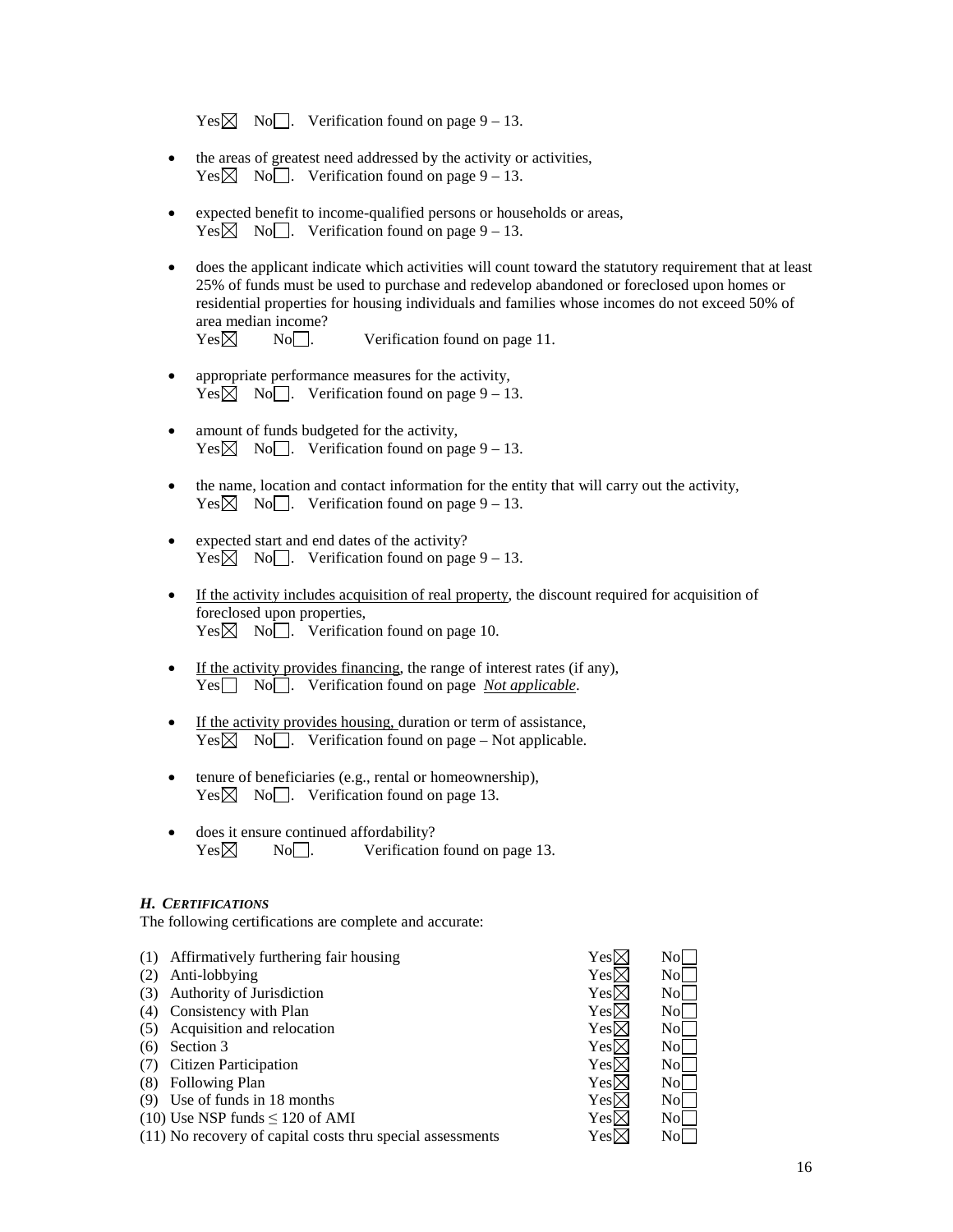(12) Excessive Force  $Y(13)$  Compliance with anti-discrimination laws  $Y(13)$  $(13)$  Compliance with anti-discrimination laws (14) Compliance with lead-based paint procedures Y  $(15)$  Compliance with laws

| 7es⊠ | No             |
|------|----------------|
| 7es⊠ | N <sub>o</sub> |
| 7es⊠ | No             |
| 7es⊠ | No             |

# **CERTIFICATIONS**

(1) **Affirmatively furthering fair housing**. The jurisdiction will affirmatively further fair housing, which means that it will conduct an analysis to identify impediments to fair housing choice within the jurisdiction, take appropriate actions to overcome the effects of any impediments identified through that analysis, and maintain records reflecting the analysis and actions in this regard.

(2) **Anti-lobbying**. The jurisdiction will comply with restrictions on lobbying required by 24 CFR part 87, together with disclosure forms, if required by that part.

(3) **Authority of Jurisdiction**. The jurisdiction possesses the legal authority to carry out the programs for which it is seeking funding, in accordance with applicable HUD regulations and other program requirements.

(4) **Consistency with Plan**. The housing activities to be undertaken with NSP funds are consistent with its consolidated plan, which means that NSP funds will be used to meet the congressionally identified needs of abandoned and foreclosed homes in the targeted area set forth in the grantee's substantial amendment.

(5) **Acquisition and relocation**. The jurisdiction will comply with the acquisition and relocation requirements of the Uniform Relocation Assistance and Real Property Acquisition Policies Act of 1970, as amended (42 U.S.C. 4601), and implementing regulations at 49 CFR part 24, except as those provisions are modified by the Notice for the NSP program published by HUD.

(6) **Section 3**. The jurisdiction will comply with section 3 of the Housing and Urban Development Act of 1968 (12 U.S.C. 1701u), and implementing regulations at 24 CFR part 135.

(7) **Citizen Participation**. The jurisdiction is in full compliance and following a detailed citizen participation plan that satisfies the requirements of Sections 24 CFR 91.105 or 91.115, as modified by NSP requirements.

(8) **Following Plan**. The jurisdiction is following a current consolidated plan (or Comprehensive Housing Affordability Strategy) that has been approved by HUD.

(9) **Use of funds in 18 months**. The jurisdiction will comply with Title III of Division B of the Housing and Economic Recovery Act of 2008 by using, as defined in the NSP Notice, all of its grant funds within 18 months of receipt of the grant.

(10) **Use NSP funds ≤ 120 of AMI**. The jurisdiction will comply with the requirement that all of the NSP funds made available to it will be used with respect to individuals and families whose incomes do not exceed 120 percent of area median income.